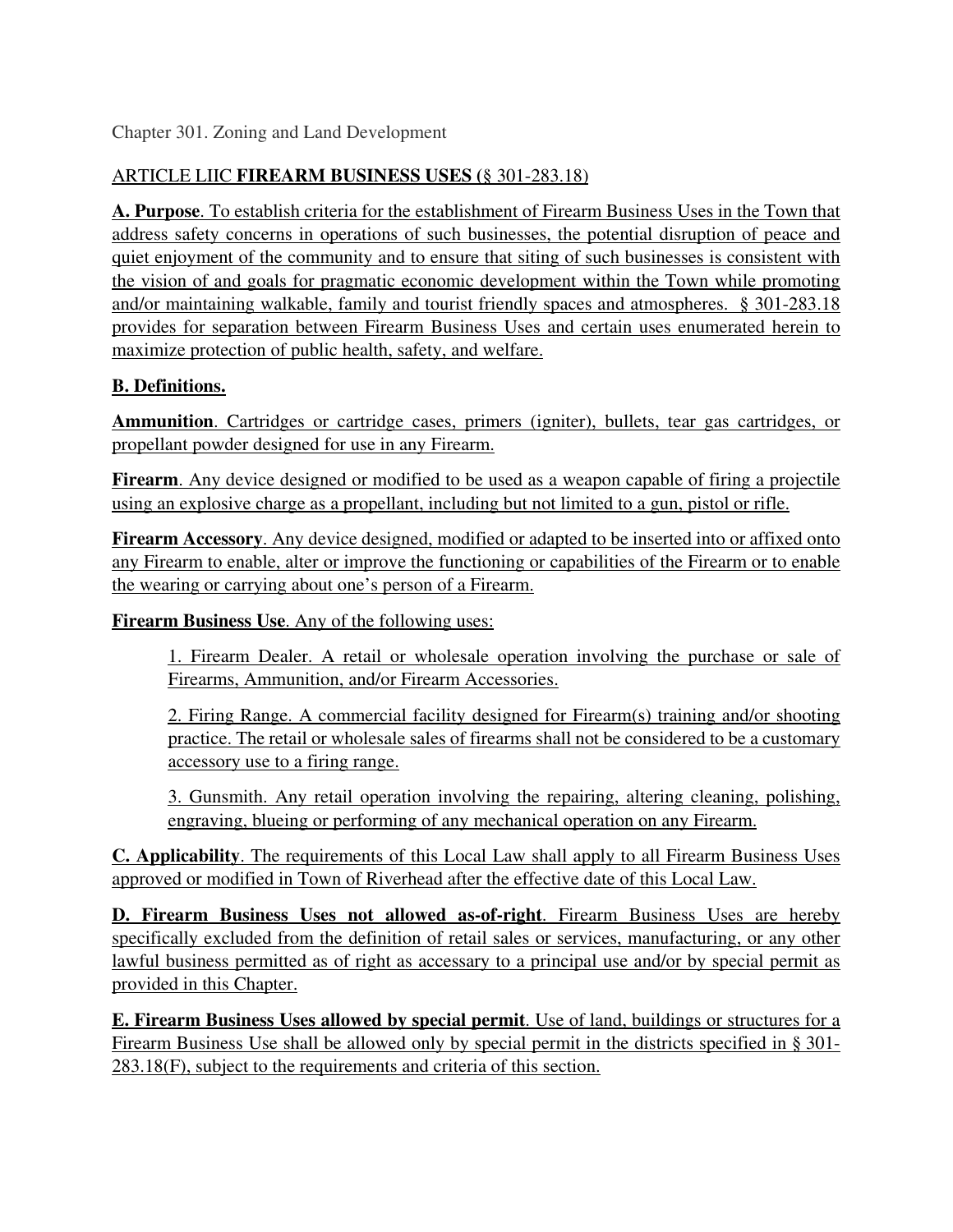## **F. Minimum criteria and limitations on approval.**

1. Firearm Dealers & Gunsmiths, shall only be allowed within the Business Center (BC) and Shopping Center (SC) Zoning Use Districts.

2. Firing Ranges shall only be allowed within the Commercial Residential Campus (CRC), Planned Industrial Park (PIP), Industrial C (Ind C), and Industrial B (Ind B) Zoning Use Districts.

3. Unless expressly permitted pursuant to § 301-283.18 F 1 & 2 Firearm Business Uses shall be prohibited in all Zoning Use Districts. 2. Firearm Business Uses shall not be located within a radius of 150 feet from any property containing a residential use.

4. Firearm Business Uses shall not be located within 1,000 feet of any private or public K-12 school.

5. Firearm Business Uses shall not be located within 1,000 feet of any daycare center, preschool, child-care facility, college or university, public park intended for passive or active recreation, playground, land or structures used for religious purposes and observations, library, nursing home, or an existing Firearm Dealer or Firing Range at another location. All distances in this Section shall be measured in a straight line from property line of the Firearm Business Use to the nearest property line of any of the designated uses set forth herein.

6. In appropriate circumstances, the Town Board may grant a special permit for a Firearms Business Use even if the location of the proposed use does not comply with the buffer requirements set forth in § 301-283.18 herein, but only upon a finding that the proposed location is sufficiently buffered by existing conditions such that the uses enumerated in subsections 3, 4 or 5 hereinabove will not be adversely impacted by the Firearm Business Use.

7. Firearm Business Uses shall obtain and maintain all necessary Federal, State and other required local approvals and licenses as conditions precedent to beginning operations and shall be subject to immediate revocation if any permit issued here under in the event of suspension, revocations, lapse or the like, of any other required Federal, State or Local approval.

8. Firearm Business Uses shall at all times comply with all applicable Federal, State and local laws and regulations in the operation their business.

9. A special permit granted by the Town Board authorizing the establishment of a Firearm Business Use shall be valid only for the registered entity to which the special permit was issued, and only for the lot on which the Firearm Business Use has been authorized by the special permit.

10. No graphics, symbols or images of Firearms, Ammunition, or Firearm Accessories shall be displayed or clearly visible from the exterior of Firearm Business Uses. The Town Board may impose additional restrictions on signage to mitigate impact on the immediate neighborhood.

11. No Firearm Business Use shall be located within a building containing a residential use.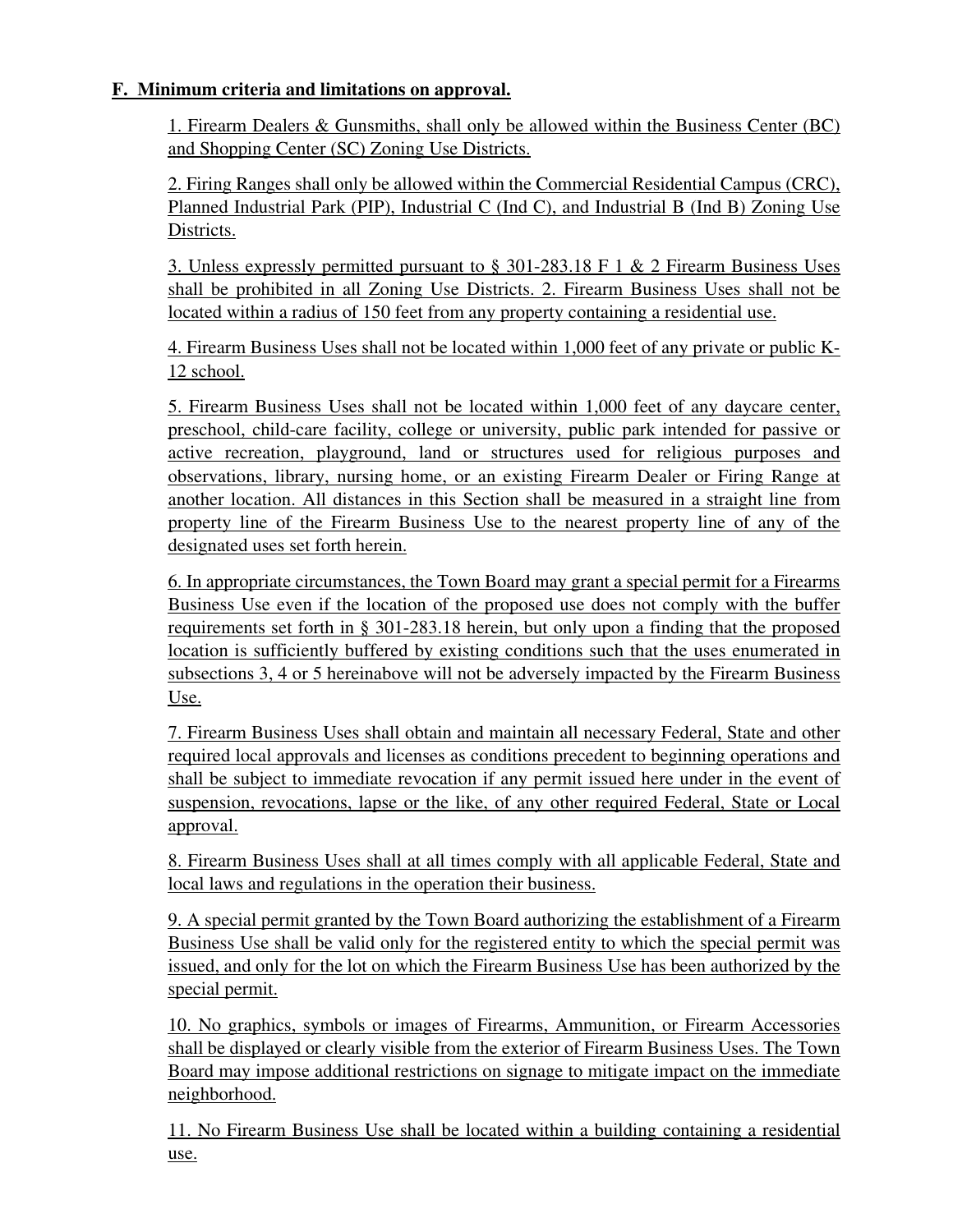12. A Firearm Business shall be located indoors within a fully enclosed building.

13. The hours of operation for a Firearm Business Use shall not adversely impact nearby uses. The hours of operation shall be set by the Town Board as a condition of the Special Permit, but in no case shall any Firearm Business Use be open before 9:00 a.m. or remain open after 9:00 p.m.

14. A special Permit for a Firearm Business Use shall not be granted if such business is owned by or to be managed by any person or persons convicted of any felony crime under the New York State Penal Law and/or misdemeanor crimes involving illegal use, transfer and/or possession of a firearm, the possession and trafficking of drugs, narcotics and other illegal substances or any conviction of crimes analogous thereto prosecuted in any other state.

15. All Firearm Business Uses shall submit a security plan to the Riverhead Police Department for review and approval. The plan must include, but not be limited to, the following:

a. Proposed provisions for security.

b. The physical layout of the interior.

c. After hours storage of all Firearms in fire-resistant locked containers or by otherwise securing the Firearms with tamper-resistant mechanical locks.

d. The number of employees.

16. All Firearm Business Uses shall submit an operations and management plan to the Riverhead Police Department for review and approval on an annual basis.

17. All Firearm Business Uses shall conduct criminal background checks for all employees in accordance with state law and maintain comprehensive records of such background checks and shall consent to "spot" production of such records by officers of the Riverhead Police Department.

18. No persons under the age of 18 shall have access into or within a Firearms Business Use, with the sole exception that minors age 14 and older may access a Firearms Dealer accompanied by an adult.

19. Firearms Dealers shall videotape the point of sale of all firearms transactions and maintain videos for six months to deter illegal purchases and monitor employees.

## **G. Special permit application and procedure.**

The procedural and application requirements of Article LVII - Special Permits, shall apply. In addition to the procedural and application requirements of Article LVII - Special Permits, an application for special permit for a Firearm Business Use shall include, at a minimum, the following information:

1. Description of Activities: A narrative providing information about the type and scale of all activities that will take place on the proposed site.

2. Lighting Analysis: A lighting plan showing the location of proposed lights on the building and the lot and a photometric plan showing the lighting levels.